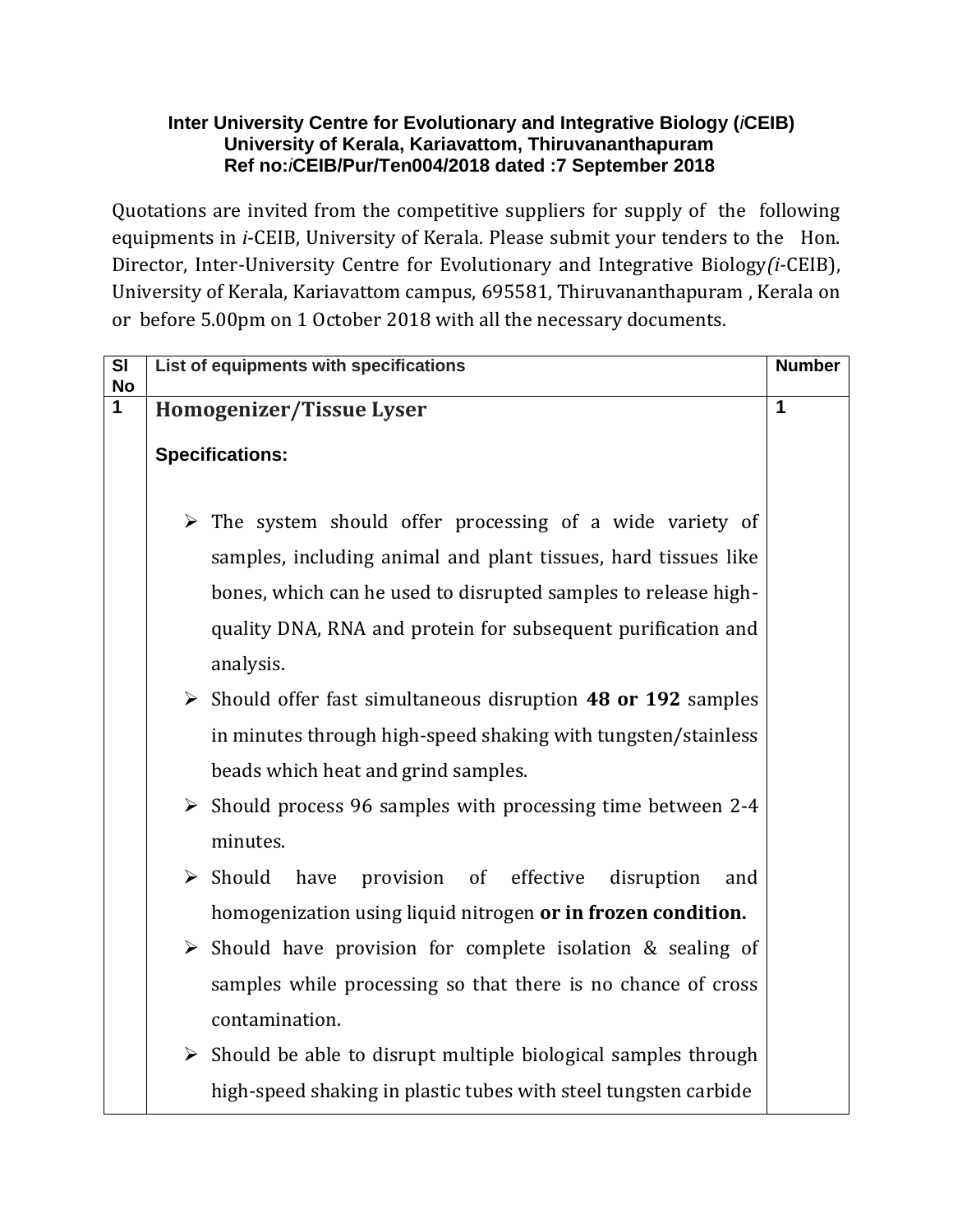|                |   | $\triangleright$ Offer should include adapters: One Adapter set for disruption |   |
|----------------|---|--------------------------------------------------------------------------------|---|
|                |   | of 48 samples in 2 ml micro centrifuge tubes along with                        |   |
|                |   | compatible Stainless Steel Beads.                                              |   |
|                |   | $\triangleright$ Adapters for 2x 96 samples (upgradable).                      |   |
|                |   | $\triangleright$ System should be open to accommodate any beads or tubes       |   |
|                |   | and reusable.                                                                  |   |
|                |   | $\triangleright$ System should have the Digital settings and control of        |   |
|                |   | disruption time (10 seconds - 99 minutes) and vibration                        |   |
|                |   | frequency $(3-30 Hz)$ .                                                        |   |
|                |   | $\triangleright$ The Vendor should have a good service and application         |   |
|                |   | support back up.                                                               |   |
|                |   | $\triangleright$ Provide an<br>effective application support related<br>to     |   |
|                |   | troubleshooting and support.                                                   |   |
|                |   | $\triangleright$ User list should be enclosed.                                 |   |
|                |   | $\triangleright$ Should have 2 year warranty.                                  |   |
| $\overline{2}$ |   | <b>Objective of Cytation3 Cell Imaging Multimode Reader</b>                    | 1 |
|                |   | <b>Specifications:</b>                                                         |   |
|                |   |                                                                                |   |
|                |   | Accessory for Cytation 3 Cell Imaging Multimode Reader                         |   |
|                |   | $\triangleright$ Plan Fluorite Objective with magnification of 60x.            |   |
|                |   | $\triangleright$ Numerical Aperture: 0.7.                                      |   |
|                |   | Example 205 km, Depth of Field: 0.9 $\mu$ m.                                   |   |
|                |   | $\triangleright$ Working distance: 1.5 to 2.2 mm.                              |   |
|                |   | Should have correction collar, Immersion medium: Air / Dry.                    |   |
|                | ≻ | Should be suitable for Bright field, Fluorescence and UV                       |   |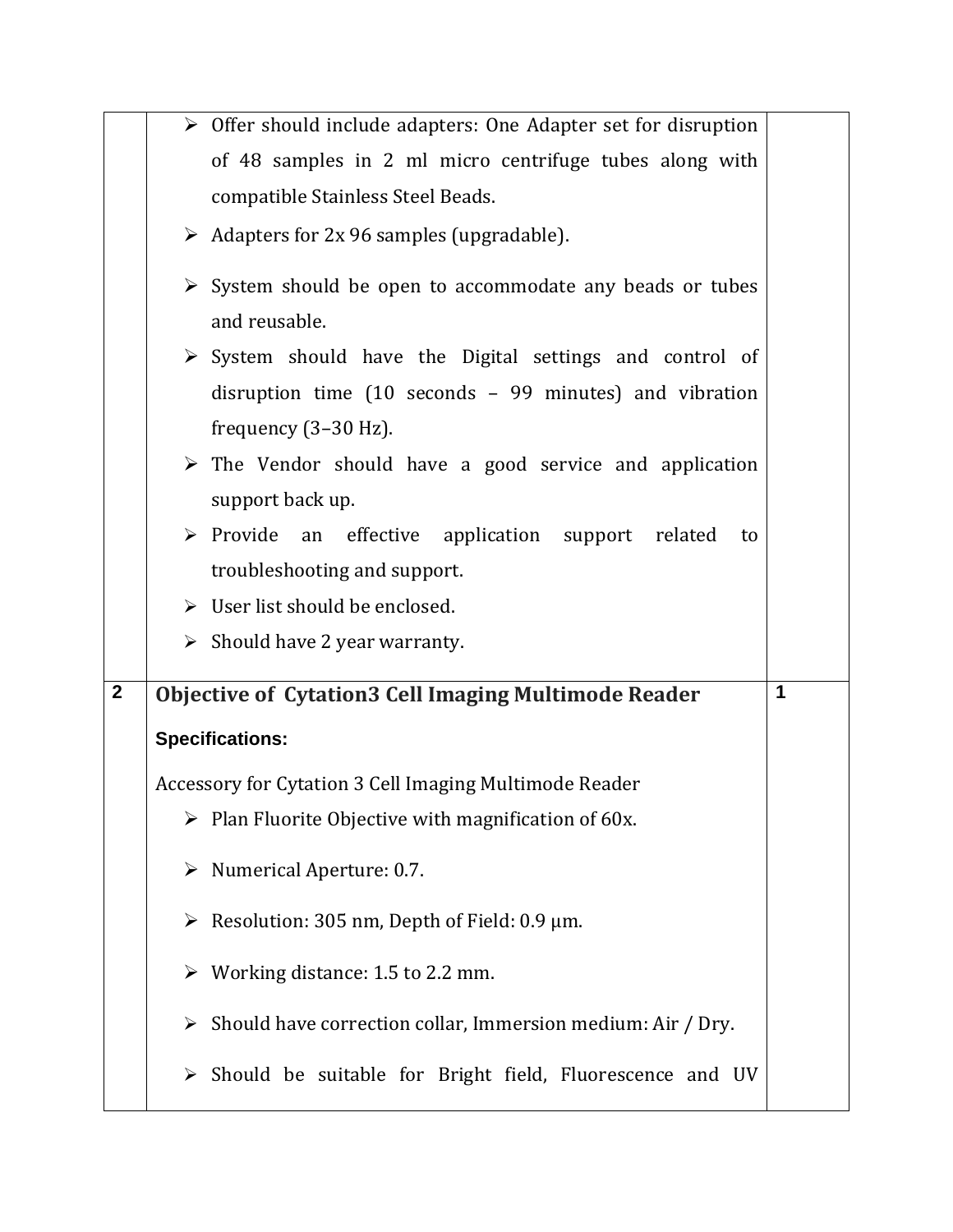|              |                       | Fluorescence Imaging.                                                                   |   |
|--------------|-----------------------|-----------------------------------------------------------------------------------------|---|
|              |                       | $\triangleright$ Should have 2 year warranty.                                           |   |
|              |                       |                                                                                         |   |
| $\mathbf{3}$ |                       | CO2 Incubator with trigas facility and accessories                                      | 1 |
|              |                       | <b>Specifications:</b>                                                                  |   |
|              |                       | $\triangleright$ Should have HEPA air filtration system for providing class 100         |   |
|              |                       | air quality conditions inside the chamber.                                              |   |
|              |                       | $\triangleright$ Should have filtered air exchange, condensation control and            |   |
|              |                       | decontamination systems.                                                                |   |
|              |                       | Should have trigas facility includes $CO2$ and N <sub>2.</sub>                          |   |
|              |                       | $\triangleright$ Should have four heavy-duty, perforated stainless steel shelves.       |   |
|              | $\blacktriangleright$ | Should have capacity above 180 liters.                                                  |   |
|              |                       | Should have precise $CO2/O2$ control with a choice of TC or                             |   |
|              |                       | IR sensors, CO2 range-0-20%, O2 range-1-20%.                                            |   |
|              |                       | $\triangleright$ Temperature range 5 <sup>0</sup> C above ambient to 55 <sup>0</sup> C. |   |
|              |                       | $\triangleright$ Should have water Jacket technology for maximizing thermal             |   |
|              |                       | stability and providing protection against temperature loss in                          |   |
|              |                       | the event of a unexpected power outage.                                                 |   |
|              |                       | $\triangleright$ Heating elements and insulation surround all sides of the              |   |
|              |                       | outer chamber wall.                                                                     |   |
|              | ≻                     | Stainless steel interior and Insulated heated outer door.                               |   |
|              | ➤                     | Removable, cleanable inner door gasket.                                                 |   |
|              | ➤                     | Remote alarm contacts with outer door safety sensor.                                    |   |
|              |                       | UL Listed and CE Marked.                                                                |   |
|              |                       | $\triangleright$ Should provide 2 year warranty                                         |   |
|              |                       |                                                                                         |   |
|              |                       |                                                                                         |   |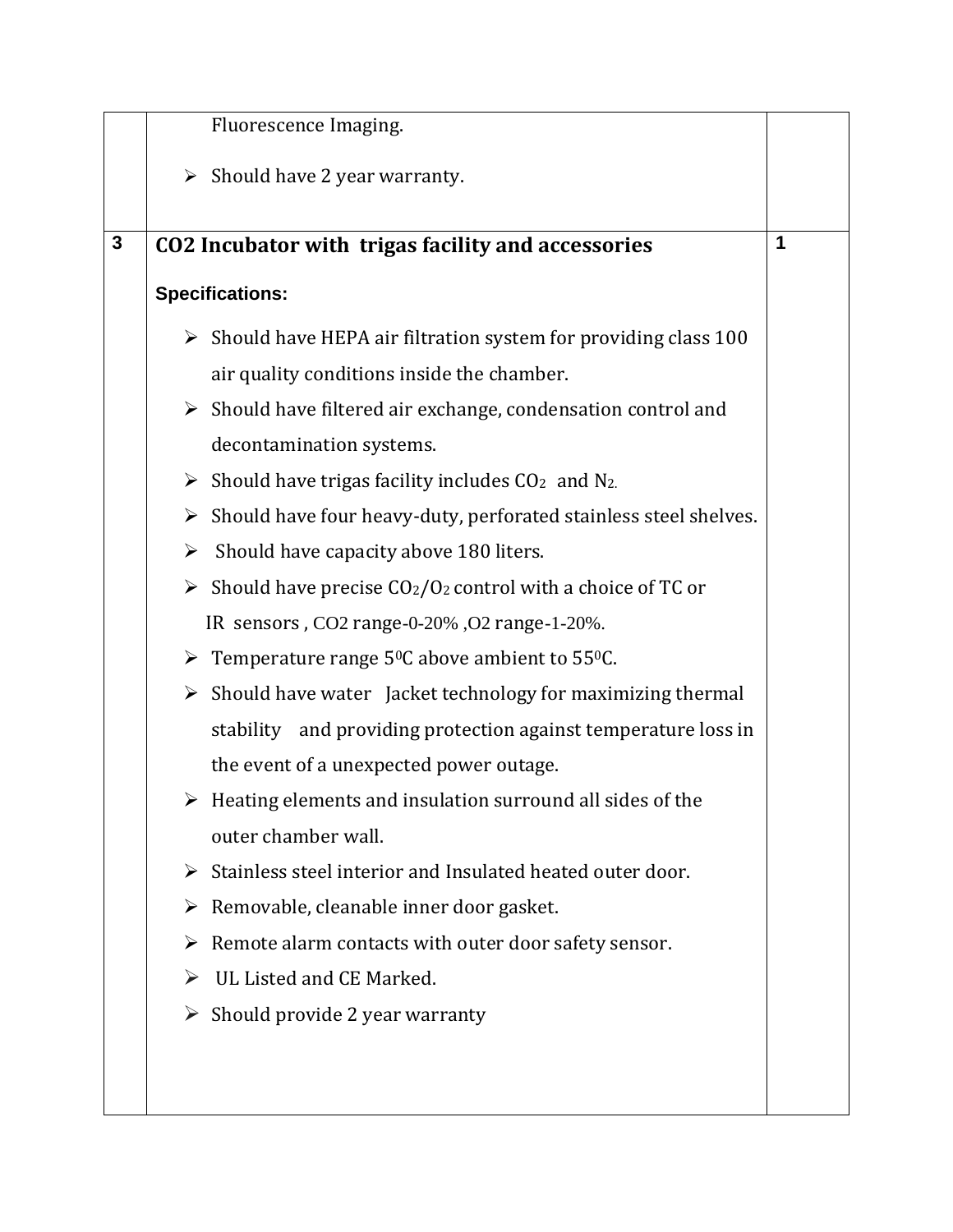| $\overline{\mathbf{4}}$ | <b>Analytical Balance</b>                                                                                                                                | 1 |
|-------------------------|----------------------------------------------------------------------------------------------------------------------------------------------------------|---|
|                         | <b>Specifications:</b>                                                                                                                                   |   |
|                         | $\triangleright$ Capacity up to 520 g.                                                                                                                   |   |
|                         | $\triangleright$ Readability down to 0.005 mg.                                                                                                           |   |
|                         | $\triangleright$ USP minimum weight down to 14 mg.                                                                                                       |   |
|                         | $\triangleright$ Precise sample handling, terminal stand, and built-in sensors.                                                                          |   |
|                         | $\triangleright$ Workflow user guidance and centralized data management.                                                                                 |   |
|                         | $\triangleright$ Should have compliance with FDA regulations with a full set of<br>quality assurance features to meet the strictest regulations.         |   |
|                         | $\triangleright$ Complete process optimization and integration with automated<br>data handling, and convenient accessories.                              |   |
|                         | $\triangleright$ Should have integrated electrostatic solutions that detects<br>electrostatic charges and enable its removal with integrated<br>ionizer. |   |
|                         | $\triangleright$ Automated dosing options for boosting the process efficiency<br>and accuracy by automating powder and/or liquid dosing.                 |   |
|                         | $\triangleright$ Should have 2 year warranty                                                                                                             |   |
| 5                       | Hybridization chamber with facility for refrigeration                                                                                                    | 1 |
|                         | /Incubation / Rotation/Rocking/Stirring                                                                                                                  |   |
|                         | <b>Specifications:</b>                                                                                                                                   |   |
|                         | $\triangleright$ Should have precise temperature control and uniformity for                                                                              |   |
|                         | demanding incubation/refrigeration applications.                                                                                                         |   |
|                         | Should<br>have<br>membrane-<br>based<br>assays/washings<br>➤<br>and                                                                                      |   |